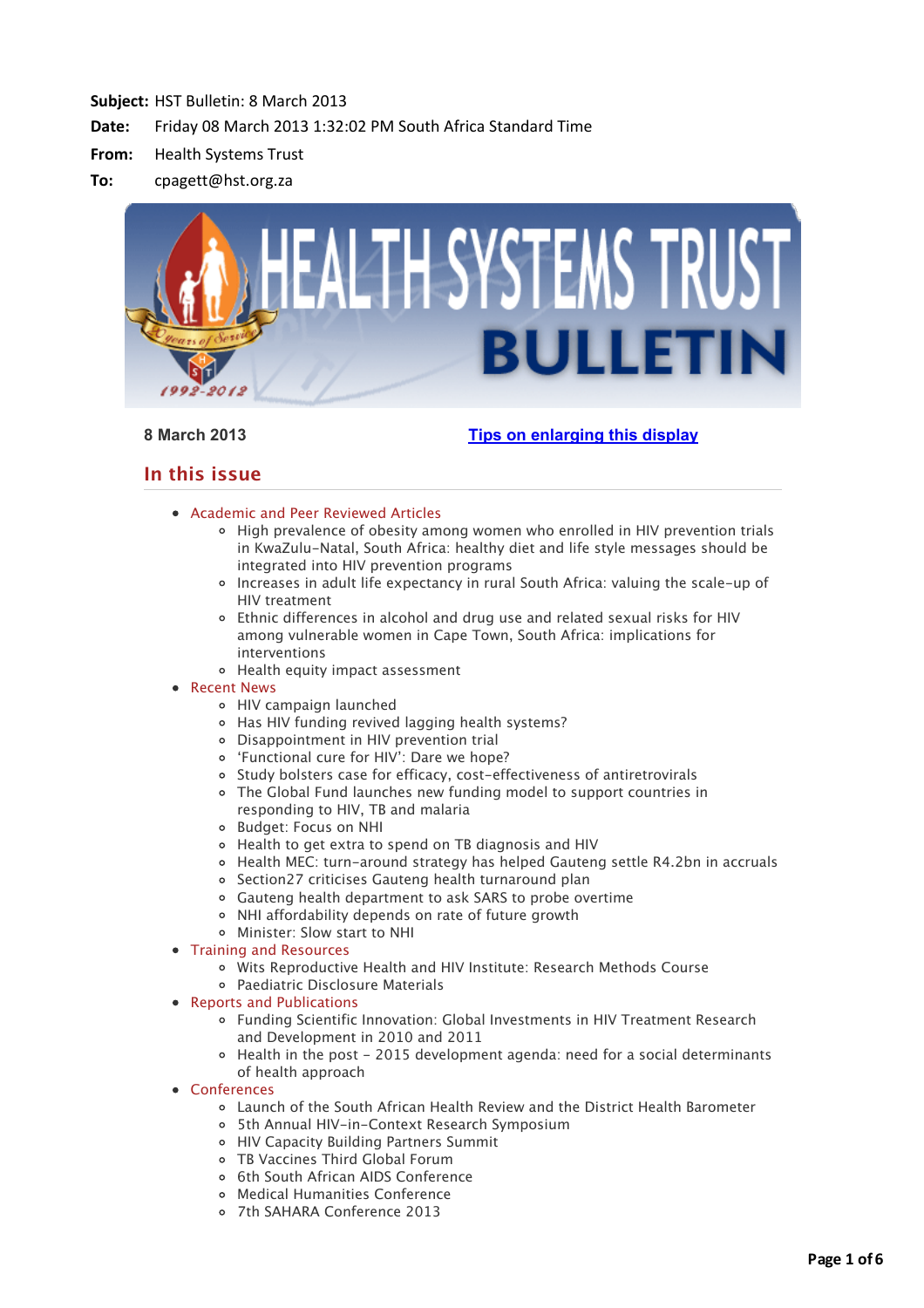# [Job Opportunities](applewebdata://2E18FF5A-B60E-4EED-B476-5C30AE7C4E65#jobs)

- [Health Systems Trust](applewebdata://2E18FF5A-B60E-4EED-B476-5C30AE7C4E65#J_1)
	- [Provincial Coordinator SA SURE Northern Cape](applewebdata://2E18FF5A-B60E-4EED-B476-5C30AE7C4E65#J_2)
	- [Payroll / HR Officer](applewebdata://2E18FF5A-B60E-4EED-B476-5C30AE7C4E65#J_3)
- [AHP African Health Placements](applewebdata://2E18FF5A-B60E-4EED-B476-5C30AE7C4E65#J_0)

# **Academic and Peer Reviewed Articles**

# **High prevalence of obesity among women who enrolled in HIV prevention trials in KwaZulu-Natal, South Africa: healthy diet and life style messages should be integrated into HIV prevention programs**

*Handan Wand and Gita Ramjee. BMC Public Health 2013, 13:159. Published: 21 February 2013.*

In South Africa, poverty and the dual epidemics of HIV and tuberculosis underscore the need for prevention efforts for obesity. The aim of this study was to describe the prevalence of obesity in a cohort of South African women and discuss the implications for public health practices... Read More »

Source: [http://www.biomedcentral.com/1471-2458/13/159/abstract](http://bulletin.hst.org.za//lt.php?id=K09SClJdVQEGSlBYAUUHC1NR) [Accessed: 8 March 2013]

#### **[back to top](applewebdata://2E18FF5A-B60E-4EED-B476-5C30AE7C4E65#top)**

## **Increases in adult life expectancy in rural South Africa: valuing the scale-up of HIV treatment**

*Jacob Bor, Abraham J. Herbst, Marie-Louise Newell, Till Bärnighausen. Science Vol. 339 no. 6122 pp. 961-965. Published: 22 February 2013.*

The scale-up of antiretroviral therapy (ART) is expected to raise adult life expectancy in populations with high HIV prevalence. Using data from a population cohort of over 101,000 individuals in rural KwaZulu-Natal, South Africa, we measured changes in adult life expectancy for 2000–2011.... [Read More »](http://bulletin.hst.org.za//lt.php?id=K09SClJdVA8ESlBYAUUHC1NR)

Source: [http://www.sciencemag.org/content/339/6122/961.full.html](http://bulletin.hst.org.za//lt.php?id=K09SClJdVA8ESlBYAUUHC1NR)  [Accessed: 8 March 2013]

#### **[back to top](applewebdata://2E18FF5A-B60E-4EED-B476-5C30AE7C4E65#top)**

### **Ethnic differences in alcohol and drug use and related sexual risks for HIV among vulnerable women in Cape Town, South Africa: implications for interventions**

*Bronwyn Myers, Tracy L Kline, Felicia A Browne, Tara Carney, Charles Parry, Kim Johnson and Wendee M Wechsberg. BMC Public Health 2013, 13:174. Published: 26 February 2013.*

Alcohol and other drug (AOD) use among poor Black African and Coloured women in South Africa compounds their sexual risk for HIV. Given South Africa's history of ethnic disparities, ethnic differences in sex risk profiles may exist that should be taken into account when planning HIV risk reduction interventions. This paper aims to describe ethnic differences in AOD use and AOD-related sexual risks for HIV among vulnerable women from Cape Town, South Africa..[.Read More »](http://bulletin.hst.org.za//lt.php?id=K09SClJdVQEESlBYAUUHC1NR)

Source: [http://www.biomedcentral.com/1471-2458/13/174/abstract\[](http://bulletin.hst.org.za//lt.php?id=K09SClJdVQEESlBYAUUHC1NR)Accessed: 8 March 2013]

#### **[back to top](applewebdata://2E18FF5A-B60E-4EED-B476-5C30AE7C4E65#top)**

#### **Health equity impact assessment**

*Susan L. Povall, Fiona A. Haigh, Debbie Abrahams and Alex Scott-Samuel. Health Promot. Int. (2013). Published: 28 February 2013.*

The World Health Organization's Commission on Social Determinants of Health has called for 'health equity impact assessments' of all economic agreements, market regulation and public policies. We carried out an international study to clarify if existing health impact assessment (HIA) methods are adequate for the task of global health equity assessments... [Read More »](http://bulletin.hst.org.za//lt.php?id=K09SClJdVQEDSlBYAUUHC1NR)

Source: [http://heapro.oxfordjournals.org/content/early/2013/02/28/heapro.dat012.abstract](http://bulletin.hst.org.za//lt.php?id=K09SClJdVQEDSlBYAUUHC1NR) [Accessed: 8 March 2013]

**[back to top](applewebdata://2E18FF5A-B60E-4EED-B476-5C30AE7C4E65#top)**

# **Recent News**

### **HIV campaign launched**

*New Age. Published: 8 March 2013.*

Health Minister Dr Aaron Motsoaledi has launched a campaign to test at least 100000 students at all universities around the country. This is the part of the "First Things First" campaign to test students at varsities and at further education training centres...[.Read More »](http://bulletin.hst.org.za//lt.php?id=K09SClJdVQECSlBYAUUHC1NR)

Source: [http://www.thenewage.co.za\[](http://bulletin.hst.org.za//lt.php?id=K09SClJdVQEBSlBYAUUHC1NR)Accessed: 8 March 2013]

#### **[back to top](applewebdata://2E18FF5A-B60E-4EED-B476-5C30AE7C4E65#top)**

**Has HIV funding revived lagging health systems?** *IRIN. Published: 6 March 2013.*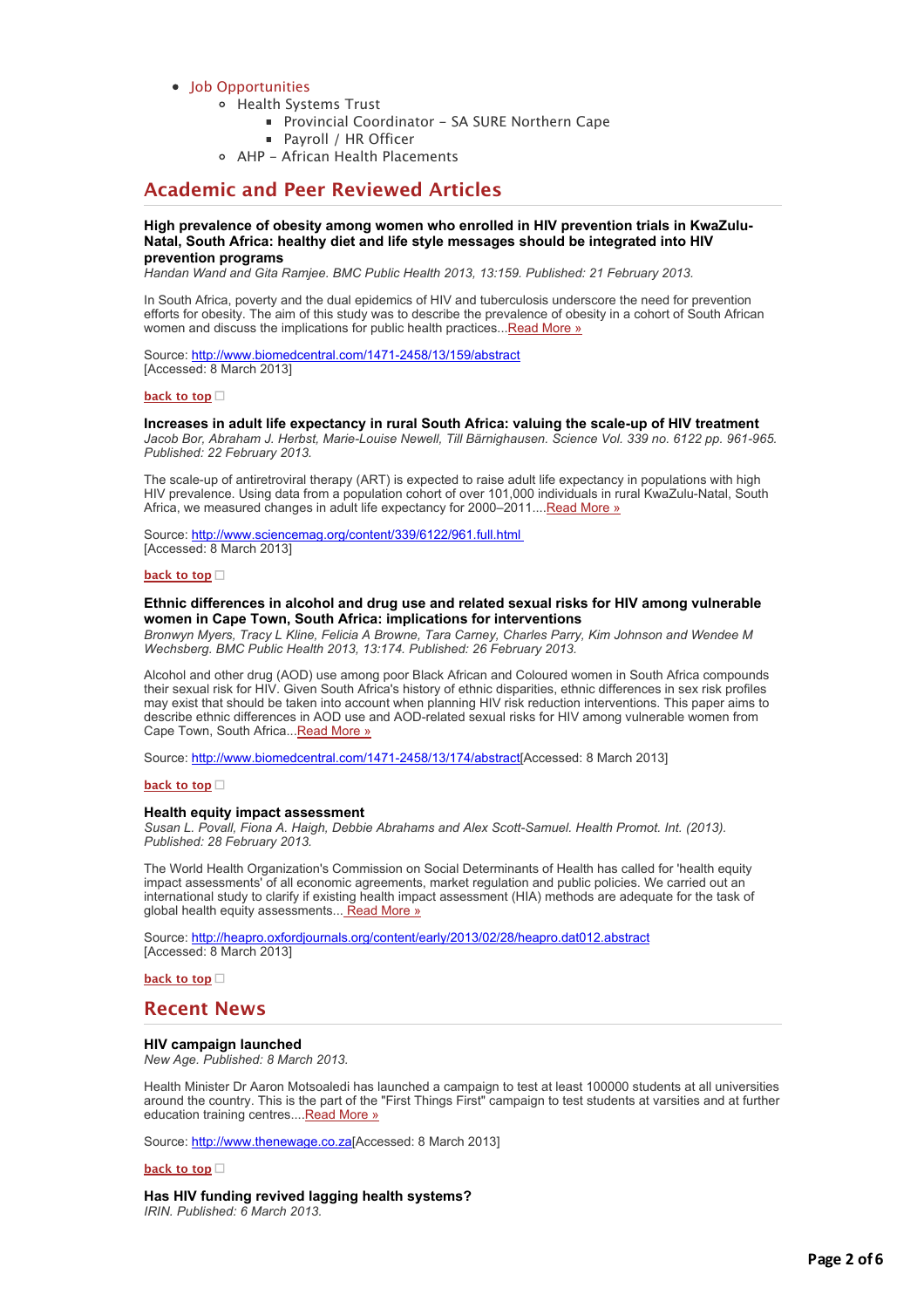The HIV/AIDS epidemic arrived in sub-Saharan Africa after decades of neglect had left healthcare systems dangerously weak, barely able to cope with the onslaught of patients. Then the money started pouring in funding for HIV programmes rose from 5.5 percent of health aid in 1998 to nearly half of it almost 10 years later....[Read More »](http://bulletin.hst.org.za//lt.php?id=K09SClJdVQEASlBYAUUHC1NR)

Source: [http://www.irinnews.org/](http://bulletin.hst.org.za//lt.php?id=K09SClJdVQEPSlBYAUUHC1NR)[Accessed: 8 March 2013]

#### **[back to top](applewebdata://2E18FF5A-B60E-4EED-B476-5C30AE7C4E65#top)**

#### **Disappointment in HIV prevention trial**

*PlusNews. Published: 5 March 2013.*

A three-year clinical trial involving over 5,000 women in East and Southern Africa has found that pre-exposure prophylaxis (PrEP) - whether a vaginal gel or an oral tablet - is not effective at preventing HIV infection in young, unmarried women...[Read More »](http://bulletin.hst.org.za//lt.php?id=K09SClJdVQEOSlBYAUUHC1NR)

Source: [http://www.plusnews.org\[](http://bulletin.hst.org.za//lt.php?id=K09SClJdVQ4HSlBYAUUHC1NR)Accessed: 8 March 2013]

# **[back to top](applewebdata://2E18FF5A-B60E-4EED-B476-5C30AE7C4E65#top)**

#### **'Functional cure for HIV': Dare we hope?**

*Daily Maverick. Published: 5 March 2013.*

Researchers at the 20th annual Conference on Retroviruses and Opportunistic Infections (CROI) in Atlanta, Georgia announced that they had, for the first time, "functionally" cured a baby born with HIV. A "functional cure" refers to state where a person is AIDS-free without the need for HIV drugs, despite a trace of the virus lingering in the body. Read More »

Source: [http://www.dailymaverick.co.za/\[](http://bulletin.hst.org.za//lt.php?id=K09SClJdVQ4FSlBYAUUHC1NR)Accessed: 8 March 2013]

### **[back to top](applewebdata://2E18FF5A-B60E-4EED-B476-5C30AE7C4E65#top)**

#### **Study bolsters case for efficacy, cost-effectiveness of antiretrovirals**

*Business Day. Published: 25 February 2013.*

Adult life expectancy has risen by more than 11 years in rural KwaZulu-Natal, once among the country's regions worst affected by HIV, in just a few years of widespread treatment availability, a study has found. In the 1990s, before antiretroviral treatment (ART) was available, people in rural KwaZulu-Natal were dying before the age of 40... [Read More »](http://bulletin.hst.org.za//lt.php?id=K09SClJdVQ4ESlBYAUUHC1NR)

Source: [http://www.bdlive.co.za/](http://bulletin.hst.org.za//lt.php?id=K09SClJdVQ4DSlBYAUUHC1NR)[Accessed: 8 March 2013]

#### **[back to top](applewebdata://2E18FF5A-B60E-4EED-B476-5C30AE7C4E65#top)**

#### **The Global Fund launches new funding model to support countries in responding to HIV, TB and malaria**

*UNAIDS. Published: 1 March 2013.*

The Global Fund to Fight AIDS, Tuberculosis and Malaria (Global Fund) has recently launched a new funding model for AIDS, tuberculosis and malaria. The launch follows a three-year period where funding for the three diseases was halted due to insufficient funds and calls for reforms of the institution and its business model... [Read More »](http://bulletin.hst.org.za//lt.php?id=K09SClJdVQ4CSlBYAUUHC1NR)

Source: [http://www.unaids.org/](http://bulletin.hst.org.za//lt.php?id=K09SClJdVQ4BSlBYAUUHC1NR)[Accessed: 8 March 2013]

#### **[back to top](applewebdata://2E18FF5A-B60E-4EED-B476-5C30AE7C4E65#top)**

### **Budget: Focus on NHI**

*Health-e News. Published: 28 February 2013.*

Government's National Health Insurance (NHI) rollout, specifically to the 10 provincial pilot sites, was the focus of finance minister Pravin Gordhan's budget speech... [Read More »](http://bulletin.hst.org.za//lt.php?id=K09SClJdVQ4ASlBYAUUHC1NR)

Source: [http://www.health-e.org.za/\[](http://bulletin.hst.org.za//lt.php?id=K09SClJdVQ4PSlBYAUUHC1NR)Accessed: 8 March 2013]

#### **[back to top](applewebdata://2E18FF5A-B60E-4EED-B476-5C30AE7C4E65#top)**

### **Health to get extra to spend on TB diagnosis and HIV**

*Business Day. Published: 28 February 2013.*

Despite the tight fiscal environment, the health sector will receive additional funding over the medium term to compensate for a drop in US donor support for HIV/AIDS programmes, expand HIV treatment and improve the diagnosis of tuberculosis (TB)... [Read More »](http://bulletin.hst.org.za//lt.php?id=K09SClJdVQ4OSlBYAUUHC1NR)

Source: [http://www.bdlive.co.za/](http://bulletin.hst.org.za//lt.php?id=K09SClJdVQ8HSlBYAUUHC1NR)[Accessed: 8 March 2013]

#### **[back to top](applewebdata://2E18FF5A-B60E-4EED-B476-5C30AE7C4E65#top)**

**Health MEC: turn-around strategy has helped Gauteng settle R4.2bn in accruals** *Mail & Guardian. Published: 2 March 2013.*

The turn-around strategy implemented by the Gauteng health department is helping to solve poor financial management, said MEC Ahm Papo. Speaking at the provincial branch launch of a medical services provider,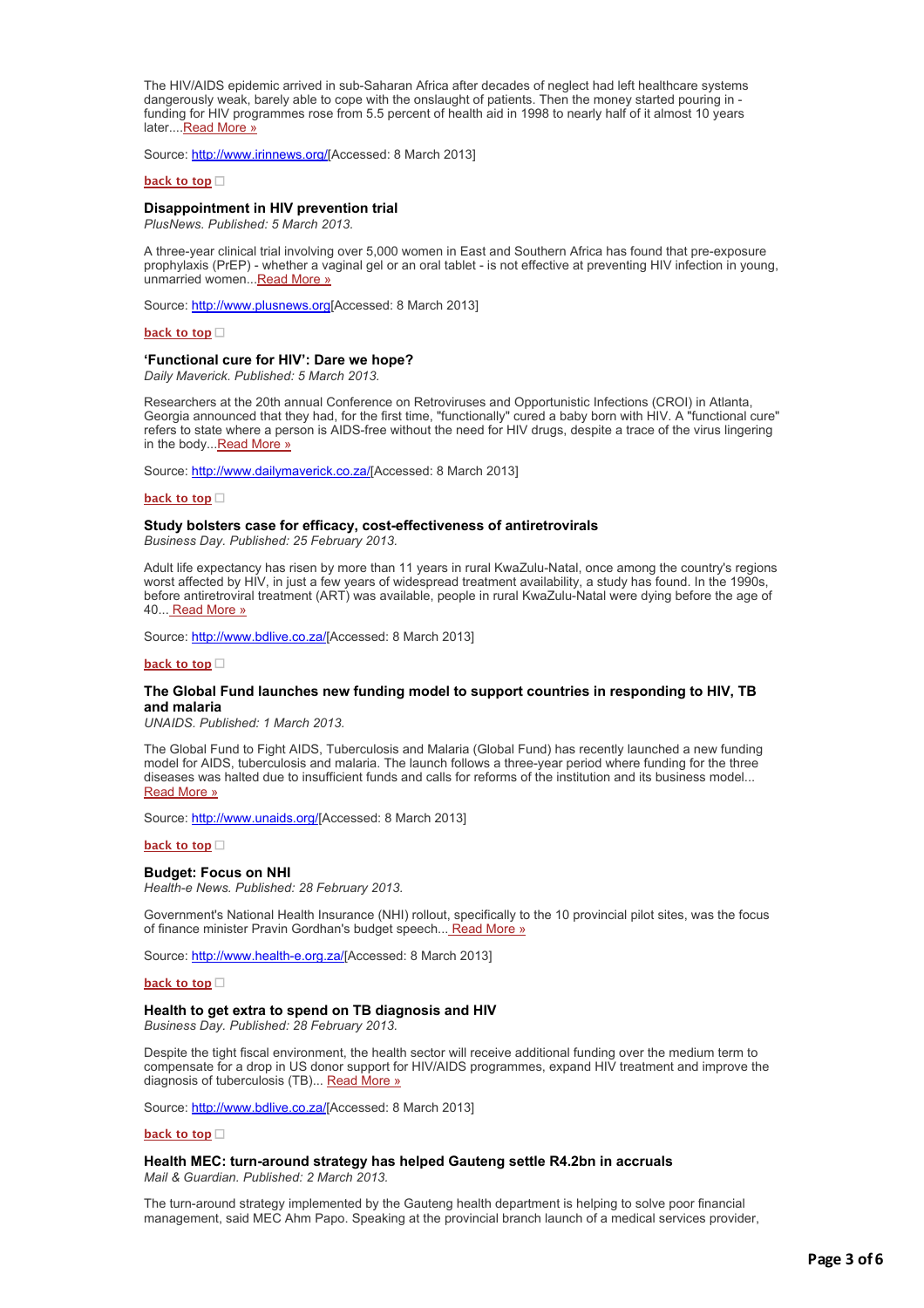Papo said the department faced a number of problems from 2009... [Read More »](http://bulletin.hst.org.za//lt.php?id=K09SClJdVQ8ESlBYAUUHC1NR)

Source: [http://mg.co.za/\[](http://bulletin.hst.org.za//lt.php?id=K09SClJdVQ8DSlBYAUUHC1NR)Accessed: 8 March 2013]

#### **[back to top](applewebdata://2E18FF5A-B60E-4EED-B476-5C30AE7C4E65#top)**

# **Section27 criticises Gauteng health turnaround plan**

*Business Day. Published: 5 March 2013.*

Patients have yet to see the benefit of Gauteng health MEC Hope Papo's turnaround strategy, says advocacy group Section27. Mr Papo launched a three-year plan to fix the troubled Gauteng health department last July, [promising to resolve its financial crisis and put an end to equipment, medicine and staff shortages... Read More](http://bulletin.hst.org.za//lt.php?id=K09SClJdVQ8GSlBYAUUHC1NR) »

Source: [http://www.bdlive.co.za/](http://bulletin.hst.org.za//lt.php?id=K09SClJdVQ8FSlBYAUUHC1NR)[Accessed: 8 March 2013]

#### **[back to top](applewebdata://2E18FF5A-B60E-4EED-B476-5C30AE7C4E65#top)**

# **Gauteng health department to ask SARS to probe overtime**

*Business Day. Published: 25 February 2013.*

The Gauteng health department will approach the South African Revenue Service (SARS) to investigate claims by doctors in the province who say they are owed overtime... [Read More »](http://bulletin.hst.org.za//lt.php?id=K09SClJdVQ8CSlBYAUUHC1NR)

Source: [http://www.bdlive.co.za/](http://bulletin.hst.org.za//lt.php?id=K09SClJdVQ8BSlBYAUUHC1NR)[Accessed: 8 March 2013]

#### **[back to top](applewebdata://2E18FF5A-B60E-4EED-B476-5C30AE7C4E65#top)**

#### **NHI affordability depends on rate of future growth**

*Business Day. Published: 28 February 2013.*

The Treasury's discussion document on financing mechanisms for National Health Insurance (NHI), originally due for publication last April, is now expected to be published for comment only later this year... [Read More »](http://bulletin.hst.org.za//lt.php?id=K09SClJdVQ8ASlBYAUUHC1NR)

Source: [http://www.bdlive.co.za/](http://bulletin.hst.org.za//lt.php?id=K09SClJdVQ8PSlBYAUUHC1NR)[Accessed: 8 March 2013]

**[back to top](applewebdata://2E18FF5A-B60E-4EED-B476-5C30AE7C4E65#top)**

#### **Minister: Slow start to NHI**

*Health-e News. Published: 26 February 2013.*

Progress in the 10 districts designated as National Health Insurance (NHI) pilots has been slower than expected, and dismal in the Eastern Cape's OR Tambo district... [Read More »](http://bulletin.hst.org.za//lt.php?id=K09SClJdVQ8OSlBYAUUHC1NR)

Source: [http://www.health-e.org.za/\[](http://bulletin.hst.org.za//lt.php?id=K09SClJdVA8DSlBYAUUHC1NR)Accessed: 8 March 2013]

**[back to top](applewebdata://2E18FF5A-B60E-4EED-B476-5C30AE7C4E65#top)**

# **Training and Resources**

# **Wits Reproductive Health and HIV Institute: Research Methods Course**

*Wits Reproductive Health and HIV Institute. When: 12 - 28 August 2013*

The WRHI invites applications for its course on Research Methods, taking place from 12-28 August 2013 in Johannesburg. The Research Methods Course in Sexual and Reproductive Health, HIV and Gender-Based Violence will give you a unique opportunity to strengthen your research skills and your contribution to increased capacity for SRH and HIV research on the African continent. The course is taught by world class researchers, with international reputations in their fields of study. [Click Here>>](http://bulletin.hst.org.za//lt.php?id=K09SClJdVAYHSlBYAUUHC1NR)

**[back to top](applewebdata://2E18FF5A-B60E-4EED-B476-5C30AE7C4E65#top)**

# **Paediatric Disclosure Materials**

*USAIDS.*

This series of booklets is designed to aid caregivers of children living with HIV in the step-by-step disclosure process. The booklets are available for download in color and black and white. Accompanying cue cards offer guidance for health care providers to use in introducing these booklets to caregivers. [Click Here>>](http://bulletin.hst.org.za//lt.php?id=K09SClJdVAYGSlBYAUUHC1NR)

**[back to top](applewebdata://2E18FF5A-B60E-4EED-B476-5C30AE7C4E65#top)**

# **Reports and Publications**

# **Funding Scientific Innovation: Global Investments in HIV Treatment Research and Development in 2010 and 2011**

*Treatment Action Group (TAG). Published: 2013.*

Advances in HIV treatment research in 2010 and 2011 saw improvement in treatment regimens and strategies, and reinvigorated optimism for finding a cure. In 2012, TAG and AVAC, with financial support from UNAIDS, put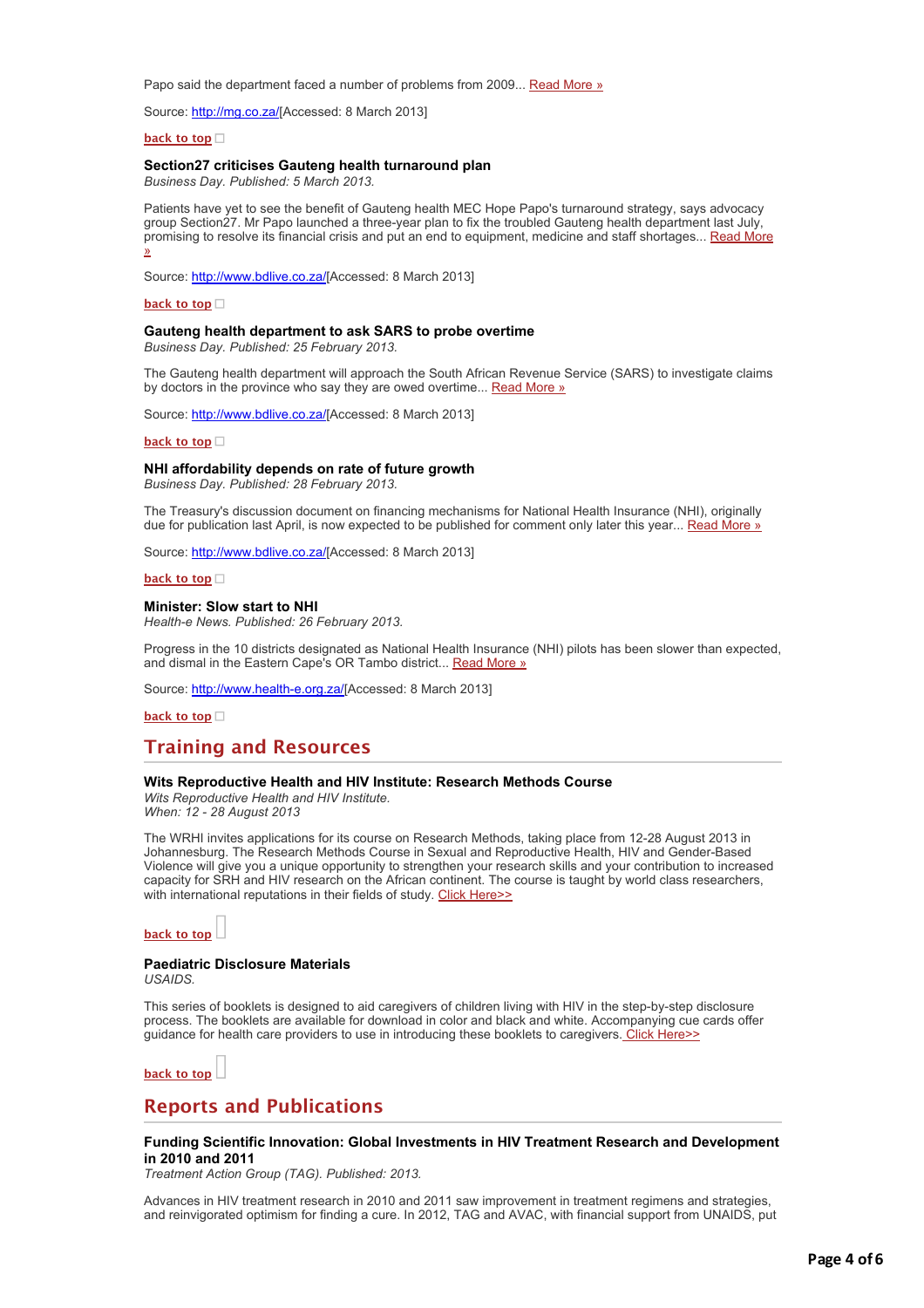forth a collaborative effort to analyze investment trends in HIV treatment. [Click Here»](http://bulletin.hst.org.za//lt.php?id=K09SClJdVAYFSlBYAUUHC1NR)

**[back to top](applewebdata://2E18FF5A-B60E-4EED-B476-5C30AE7C4E65#top)**

# **Health in the post - 2015 development agenda: need for a social determinants of health approach**

*United Nations. Published: 2013.*

The UN Platform on Social Determinants of Health is an informal mechanism to provide coordinated support to [Member States with implementation of the Rio Political Declaration on Social Determinants of Health.](http://bulletin.hst.org.za//lt.php?id=K09SClJdVAYESlBYAUUHC1NR) Click Here»

**[back to top](applewebdata://2E18FF5A-B60E-4EED-B476-5C30AE7C4E65#top)**

# **Conferences**

# **South African Health Review and District Health Barometer Launch**

*When: 19 March 2013 Venue: Pretoria, South Africa*

Health Systems Trust is pleased to announce the launch of their annual publications, the South African Health Review and the District Health Barometer. For more information, email [hst@hst.org.za](mailto:hst@hst.org.za)

**[back to top](applewebdata://2E18FF5A-B60E-4EED-B476-5C30AE7C4E65#top)**

### **5th Annual HIV-in-Context Research Symposium: Urbanisation, Inequality and HIV**

*When: 13 March 2013 - 15 March 2013 Venue: Cape Town, South Africa URL: [http://www.hst.org.za/events/](http://bulletin.hst.org.za//lt.php?id=K09SClJdVAYDSlBYAUUHC1NR)*

This 5th Annual Symposium examines the links between HIV, inequality and the dynamics and impacts of urbanisation – dynamics which play out between settings as people move permanently or temporarily to urban centres, and within the highly unequal spaces constituting South African cities.

#### **[back to top](applewebdata://2E18FF5A-B60E-4EED-B476-5C30AE7C4E65#top)**

#### **HIV Capacity Building Partners Summit**

*When: 19 -21 March 2013 Venue: Johannesburg, South Africa URL: [http://hivcapacityforum.org/](http://bulletin.hst.org.za//lt.php?id=K09SClJdVAYCSlBYAUUHC1NR)*

The Second HIV Capacity Building Summit will build on the emerging consensus that there is need to turn the tide to ensure capacity building interventions effectively addresses the existing skills and capacity gaps that have continued to constrain the attainment of the HIV and health targets towards achieving the MDGs in the Eastern and Southern Africa region.

#### **[back to top](applewebdata://2E18FF5A-B60E-4EED-B476-5C30AE7C4E65#top)**

# **TB Vaccines Third Global Forum**

*When: 25-27 March 2013 Venue: Cape Town, South Africa URL: [http://www.tbvaccines2013.org/](http://bulletin.hst.org.za//lt.php?id=K09SClJdVAYBSlBYAUUHC1NR)*

The Third Global Forum on TB Vaccines will bring together researchers, policymakers, donors, civil society and other stakeholders interested in the development of new TB vaccines that will contribute to global efforts to eliminate TB.

### **[back to top](applewebdata://2E18FF5A-B60E-4EED-B476-5C30AE7C4E65#top)**

#### **6th South African AIDS Conference**

*When: 18-21 June 2013 Venue: ICC Durban, South Africa URL: [http://www.saaids.co.za/](http://bulletin.hst.org.za//lt.php?id=K09SClJdVAYASlBYAUUHC1NR)*

The 6th South African AIDS Conference will be held in Durban from 18-21 June 2013 and the conference theme is "Building on our successes: Integrating responses".

# **[back to top](applewebdata://2E18FF5A-B60E-4EED-B476-5C30AE7C4E65#top)**

#### **Medical Humanities Conference**

*Medical Humanities Research Group at the Wits Institute for Social and Economic Research Medical Humanities Research at the Wits for Social and Economic Research (WiSER) (WiSER) When: 2-4 September 2013 Venue: University of the Witwatersrand, Johannesburg*

*URL: [http://wiserweb.wits.ac.za/](http://bulletin.hst.org.za//lt.php?id=K09SClJdVAYPSlBYAUUHC1NR)*

The Medical Humanities research group at WiSER invites abstracts of up to 500 words for papers that speak to our broad, inclusive theme of 'Body Knowledge'. We welcome submissions from scholars and practitioners in a wide variety of disciplines, including the arts, literature, film, sociology, anthropology, history, medicine, philosophy, ethics, and psychology. In addition to panel sessions, we are planning a public event which will draw